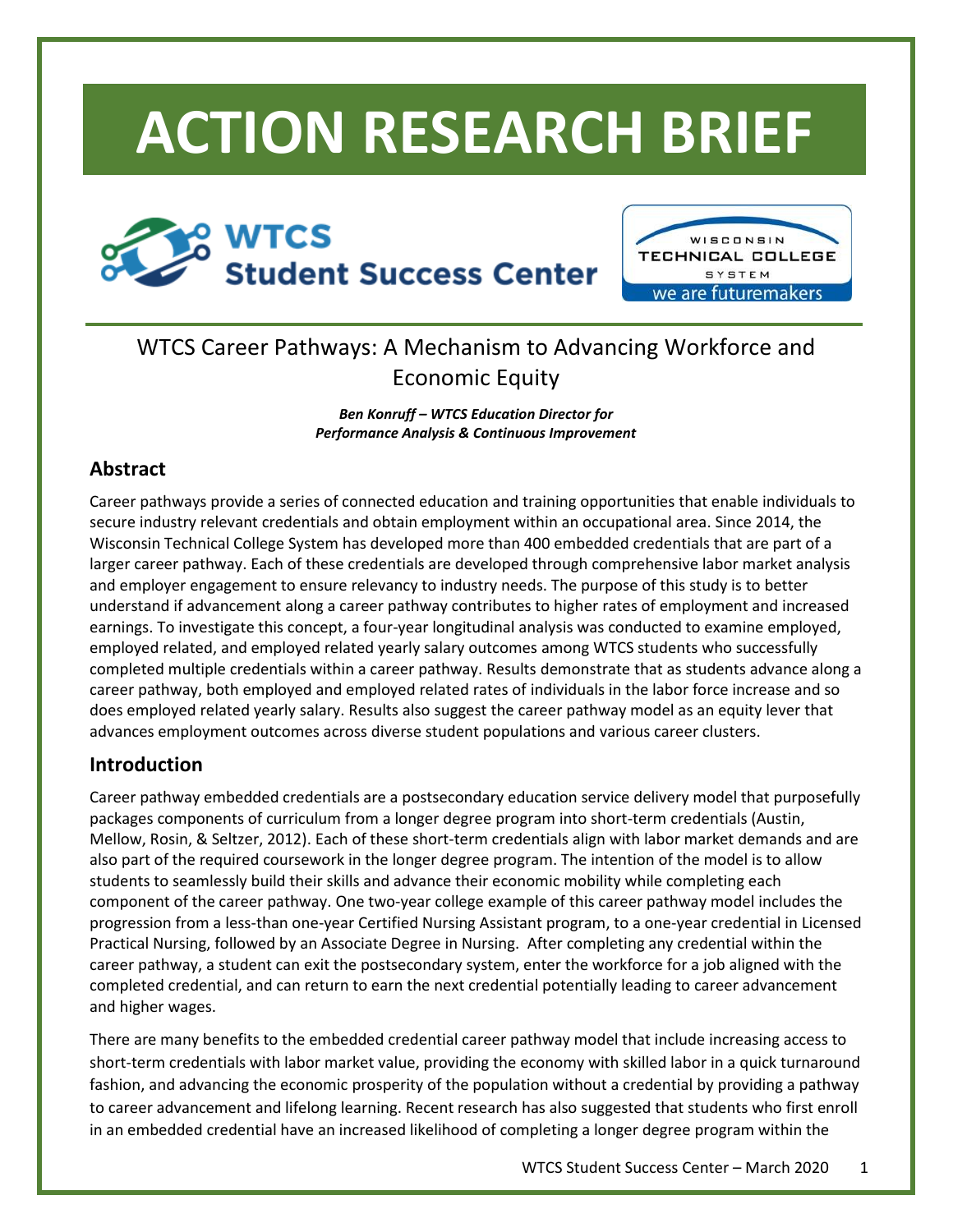pathway potentially leading to increased earnings (e.g., Giani & Fox, 2017; Kiddoo, 2017). Purposeful career pathways may also be a mechanism to accelerate the advancement of employment outcomes among minoritized populations. The Center for Law and Social Policy (CLASP) has advocated for the career pathway model as a solution to improve economic equity through the retooling of workforce and education systems that better serve individuals from diverse communities (Pham, 2018). With copious benefits, the career pathway model has been reflected in the actions of the federal government and integrated into three federal laws that include the Carl D. Perkins Act (Perkins V), the Workforce Innovation and Opportunity Act (WIOA), and the Higher Education Act (HEA) (Cielinski, 2019).

The Wisconsin Technical College System (WTCS) has embraced career pathways. Each of the 16 WTCS colleges have implemented multiple entry and exit points within postsecondary pathways resulting in the creation of hundreds of embedded credentials (i.e., WTCS Embedded Technical Diplomas and WTCS Career Pathway Certificates). WTCS embedded credential career pathways are designed to allow students to progress along the pathway and earn short-term credentials that are part of a larger career pathway. Progression along the pathway is supported by coordinated and aligned curriculum between embedded credentials and a longerterm degree program to assure that all completed courses in an embedded credential are recognized as progress to completion of the longer-degree program.

Wisconsin employers play a vital role in the development of WTCS career pathways. Before formal approval from the WTCS Office, each credential within a career pathway is fully vetted through a labor market needs assessment and concept investigation. The career pathway development process includes the collection, analysis, and synthesis of college district employer feedback via focus groups or surveys and rigorous labor market analysis of occupational projections through secondary labor market data. WTCS colleges also collaborate with district employers to design the curriculum within each career pathway. This important alignment step ensures that the curriculum is designed to provide students experience with occupation specific technology and build knowledge, skills, and abilities that are vital for employability upon graduation. Once a career pathway is fully implemented at a WTCS college, employers engage in the program modification process via program advisory committees and program reviews to verify pathway relevancy in relation to the pace of change in the workplace and industry. Collectively, these activities ensure that WTCS career pathways are responsive to local workforce needs.

During the 2014-15 year, over 200 approved embedded credentials<sup>1</sup> were offered within the WTCS. This number nearly doubled by the 2018-19 year with over 400 WTCS approved embedded credentials offered; see Figure 1. The growth in embedded credential offerings is attributed to both a systemwide strategy for scaling career pathways and WTCS college efforts to implement local pathways. To build a system-wide understanding of purposeful embedded credential career





<sup>1</sup> The number of WTCS career pathway embedded credentials with enrollments are limited to WTCS Embedded Technical Diplomas and WTCS Career Pathway Certificates. If multiple WTCS colleges offer the same embedded credential, then the embedded credential will be counted for each college offering the program.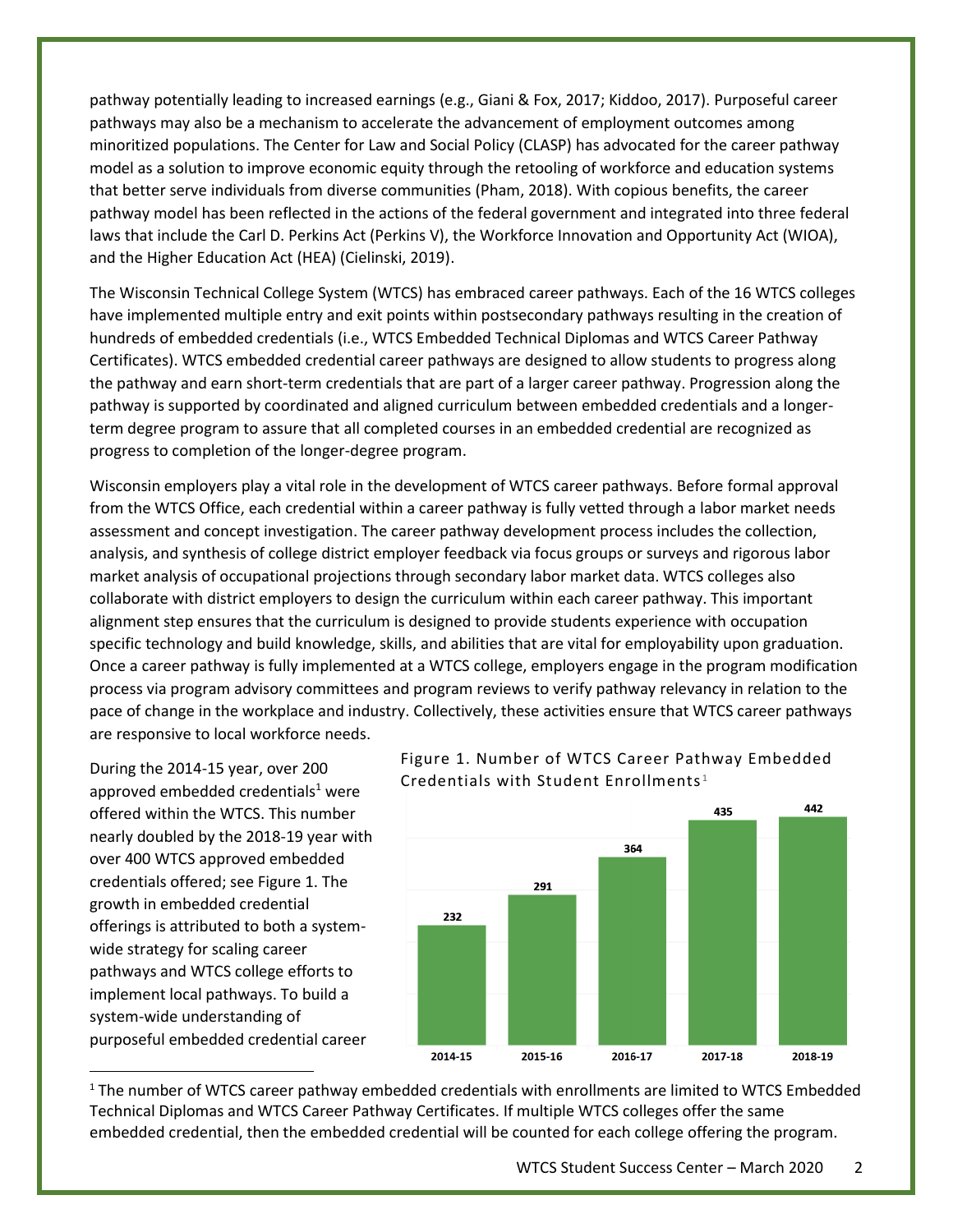pathways, the WTCS Office coordinated a day long Career Pathways Bootcamp in 2014 and communicated the WTCS Office program approval process for embedded credential career pathways. Financial incentive was established through the WTCS Outcomes Based Funding appropriation. General state aid is awarded for each colleges' proportionate share of credentials awarded in high demand fields, which includes embedded credentials within a WTCS career pathway.

These short-term credential offerings materialize positive outcomes for students. Historically, over one-half of all new students enrolled in a WTCS embedded credential complete the credential within the year, allowing completers to quickly build their skills and enter the labor market or continue on to the next credential within the pathway. The scaling of career pathways has led to nearly 9,000 WTCS embedded credentials being awarded in the 2018-19 year alone.

To illustrate career pathway progression, Figure 2 presents an analysis of short-term, one-year outcomes for individuals who completed a WTCS Embedded Technical Diploma in the 2014-15 year and their future reenrollment patterns within the WTCS through the 2018-19 year. During the 2014-15 year, 6,005 students completed a WTCS Embedded Technical Diploma<sup>2</sup>. Nearly one-half of all students who completed a WTCS Embedded Technical Diploma during the 2014-15 year reenrolled in the WTCS in the following years. Of the population that reenrolled in the WTCS, roughly 90 percent enrolled in the next WTCS credential within the career pathway.

Patterns to reenrollment within the WTCS varied. Of the 2014-15 completers of a WTCS Embedded Technical Diploma, roughly 38 percent continued their education within one year of completing the first credential in the pathway. The vast majority (94 percent) advanced within their career pathway by enrolling in the next WTCS pathway credential while six percent enrolled in a WTCS credential outside of their initial career pathway.

Completers also continued their education outside of the WTCS within one year of completion. One in five students who completed an Embedded Technical Diploma during the 2014-15 year had an enrollment record tied to an institution outside the WTCS within the National Student Clearinghouse System. The top three institutions outside of the WTCS with enrollment records include the University of Wisconsin-Madison, the University of Wisconsin-Milwaukee, and the University of Wisconsin-Oshkosh. Roughly 21 percent of the population continuing their education outside of the WTCS eventually reenrolled within the WTCS; 82 percent of which enrolled in the next credential within their original career pathway.

Nearly one-third of the 2014-15 Embedded Technical Diploma completers chose to participate in the labor force as reported in the WTCS Graduate Outcomes Survey. Of this population, more than 90 percent reported they were employed. Roughly three out of four employed individuals indicated they found employment within the college district where they completed their WTCS Embedded Technical Diploma. Of those in the labor force, 40 percent eventually reenrolled in the WTCS with 85 percent continuing their education in their original career pathway.

<sup>&</sup>lt;sup>2</sup> Career pathway progression analysis, including short-term and long-term outcomes, assesses WTCS Embedded Technical Diploma completers and not WTCS Career Pathway Certificate completers due to employment data not being collected for WTCS Career Pathway Certificate completers via the WTCS Graduate Outcomes Survey. To provide perspective, less than five percent of all WTCS embedded credential completers attained a WTCS Career Pathway Certificate while roughly 95 percent attained a WTCS Embedded Technical Diploma.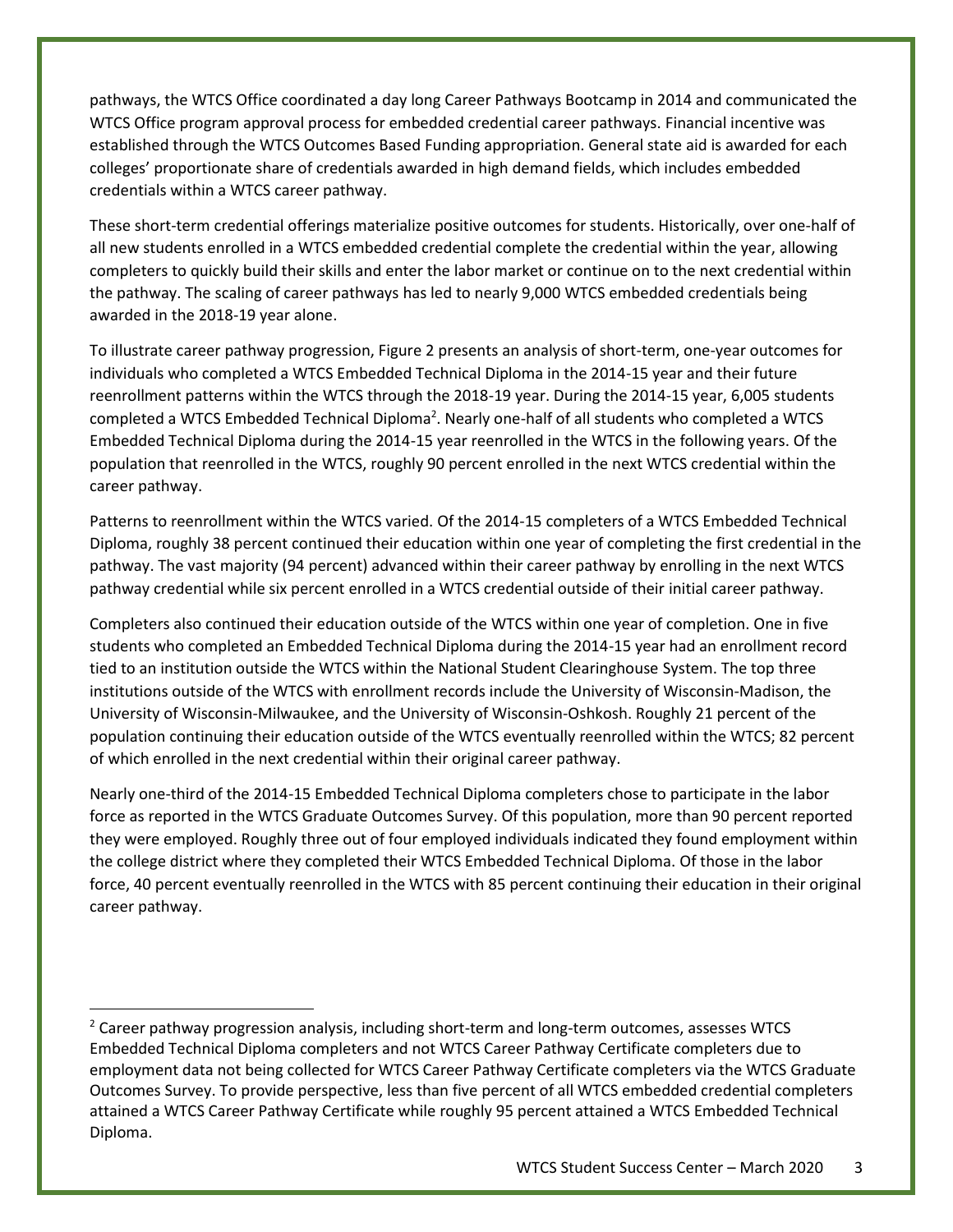The short-term outcomes of 27 percent of the entire sample are unknown with no matched student records in the WTCS Client Reporting System, the WTCS Graduate Outcomes System, or the National Student Clearinghouse System one year after completion of a WTCS Embedded Technical Diploma in 2014-15. Nonetheless, 24 percent of this population eventually reenrolled in the WTCS; of which, 77 percent continued along their WTCS career pathway.

Figure 2. One-Year Outcomes of 2014-15 Embedded Technical Diploma Completers and Reenrollment within the WTCS

*Figures include duplication if an Embedded Technical Diploma completer achieved multiple one-year outcomes (e.g., enrolled in the WTCS within one year and participated in the labor force within one year).Width of each arrow is representative of the number of students compared to the number of Embedded Technical Diploma completers in 2014 -15. A wider arrow signifies a higher number of students who advance to the next step in the diagram.*

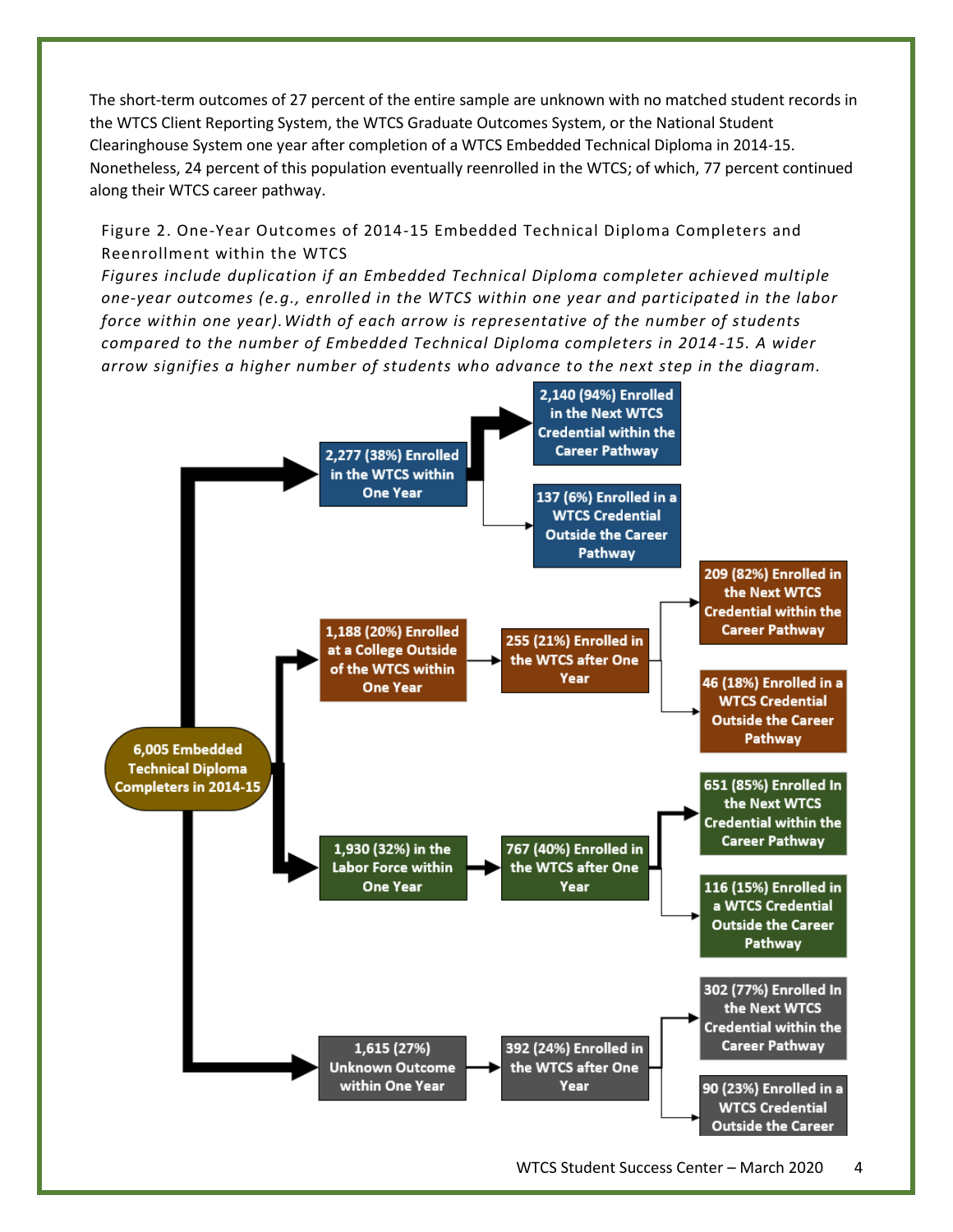Additional analysis demonstrates that roughly one in six of the 2014-15 completers of a WTCS Embedded Technical Diploma engaged in more than one of these outcomes i.e. enrolled in the WTCS, enrolled outside the WTCS, or participated in the labor force within one year of completion. Roughly eight percent of the sample enrolled in the WTCS and also reported participation in the labor force while six percent of the sample enrolled outside of the WTCS and also reported participation in the labor force. Only two percent of the 2014-15 WTCS Embedded Technical Diploma completers were dually enrolled within the WTCS and outside the WTCS. Less than one percent of the overall sample engaged in all three of the presented one-year outcomes i.e. enrolled in the WTCS, enrolled outside the WTCS, and participated in the labor force.

While these findings highlight promise in the WTCS providing flexible and quick-to-complete embedded credentials that lead to employment and contribute to local employment needs, there is continued interest in understanding longer-term career pathway outcomes. Specifically, how employment outcomes change as embedded credential completers enter the workforce, re-enter the WTCS to complete the next credential within the career pathway, and advance their career. The purpose of this study is to explore the employment outcomes of students who participate in career pathway embedded credentials by addressing the following question.

*Research Question*: Do career pathways, through an embedded credential model, lead to increased employment outcomes after completion of each credential in the pathway as measured by employment rates and earnings?

## **Data Sample**

To understand the employment outcomes of students participating in WTCS career pathway embedded credentials, employment data was drawn from the WTCS Graduate Outcomes System for statistical analysis. The WTCS Graduate Outcomes System compiles employment data for graduates from each of the 16 WTCS colleges who respond to the annual WTCS Graduate Outcomes Survey after graduation. Historically, the system-wide survey response rate has hovered between 60 and 70 percent.

WTCS Client Reporting System data was appended to the WTCS Graduate Outcomes System data to support additional analysis of employment outcomes by student characteristics and career pathway career cluster. Client Reporting System data is supplied to the WTCS Office on an annual basis across all 16 WTCS colleges. To control for changes in student characteristics as they progress along a career pathway, appended Client Reporting System data is based on data reported during the 2014-15 year i.e. when the student completed the first credential in the career pathway.

The initial sample included the employment outcomes reported in the 2014-15, 2015-16, 2016-17, and 2017- 18 years among the 2014-15 Embedded Technical Diploma completers. Each 2014-15 Embedded Technical Diploma completer was tracked to see if they: found employment after completion of a WTCS Embedded Technical Diploma in 2014-15; enrolled in the next WTCS credential in the career pathway; completed the next WTCS credential in the career pathway; and found employment after completion of the second credential in the career pathway. The final sample was cleansed to only include 2014-15 Embedded Technical Diploma completers who responded to the WTCS Graduate Outcomes Survey after their 2014-15 completion and responded to the WTCS Graduate Outcomes Survey after completing the next credential in the career pathway. Data cleansing led to a final data set consisting of 954 unique WTCS student records.

Of the final sample, 47 percent of students identified as economically disadvantaged during the 2014-15 year i.e. the student's household income was at or below the poverty level set by the Department of Health and Human Services or the student was receiving need-based financial assistance. Just over 51 percent of the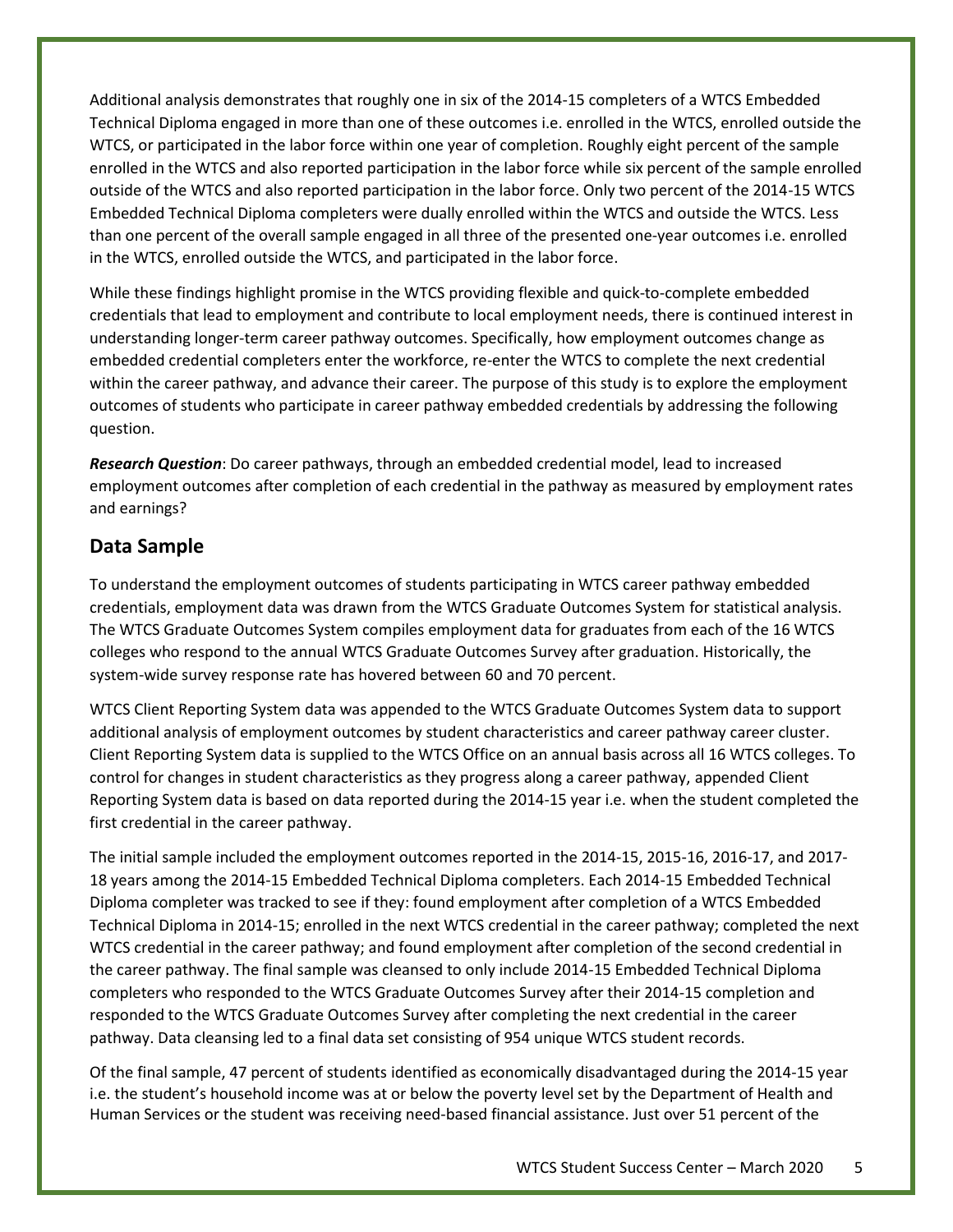sample identified as 25 or older at the beginning of the 2014-15 year, and 59 percent identified as female. Nearly 88 percent of the sample identified as White, three percent identified as Asian, three percent identified as Hispanic or Latinx, two percent identified as Black or African American, two percent identified as two or more races, one percent identified as American Indian or Alaskan Native, and two percent did not identify their race/ethnicity.

A total of 15 career clusters were represented within the final sample. As presented in Figure 3, more than 86 percent of the sample consisted of students participating in five of the 15 career clusters including: Health Sciences (49 percent); Information Technology (13 percent); Manufacturing (11 percent); Business, Management and Administration (7 percent); and Law, Public Safety and Security (7 percent). These five career clusters also had the highest count of embedded credential offerings within the WTCS during the 2014-15 year. One potential explanation for the high proportion of Health Sciences career cluster students within the sample likely relates to a \$19.9 million, four-year U.S. Department of Labor Trade Adjustment Assistance for Community College and Career Training (TAACCCT) grant awarded to the WTCS in 2014. The statewide project, with participation from all 16 WTCS colleges, included \$15 million to expand training and support services for high-growth careers in the healthcare industry and \$4.9 million to advance the state career pathway system.

| <b>Health Sciences</b><br>49% | <b>Information Technology</b><br>13% | <b>Business,</b><br><b>Management and</b><br><b>Administration</b><br>7% | Law, Public<br><b>Safety and</b><br><b>Security</b><br>7% |                      |
|-------------------------------|--------------------------------------|--------------------------------------------------------------------------|-----------------------------------------------------------|----------------------|
|                               | <b>Manufacturing</b><br>11%          | <b>All Other Career Clusters</b><br>6%                                   |                                                           | <b>Finance</b><br>4% |
|                               |                                      | Transportation,<br><b>Distribution and Logistics</b><br>4%               |                                                           |                      |

#### Figure 3. Sample Distribution by WTCS Career Pathway Career Cluster

## **Statistical Methods & Results**

To address this study's research question, various statistical methods were used including McNemar tests, repeated measure t-tests, and ANOVA. A description of the statistical methods used in this study can be found in the Appendices.

Results demonstrate that employed (i.e., individuals in the labor market who indicate they are employed) and employed related (i.e., individuals employed who indicate their employment is related to their WTCS education) outcomes increase as students advance along a career pathway; see Figure 4. As reported in the WTCS Graduate Outcomes Survey, 92 percent of respondents within the labor force who completed a WTCS Embedded Technical Diploma in 2014-15 reported they were employed. When tracked longitudinally, completers of a 2014-15 WTCS Embedded Technical Diploma who re-enrolled within the WTCS and completed the next credential in the career pathway reported an employment rate of 96 percent, demonstrating a fourpercentage point increase from the completion of the initial WTCS Embedded Technical Diploma to the next credential within the career pathway.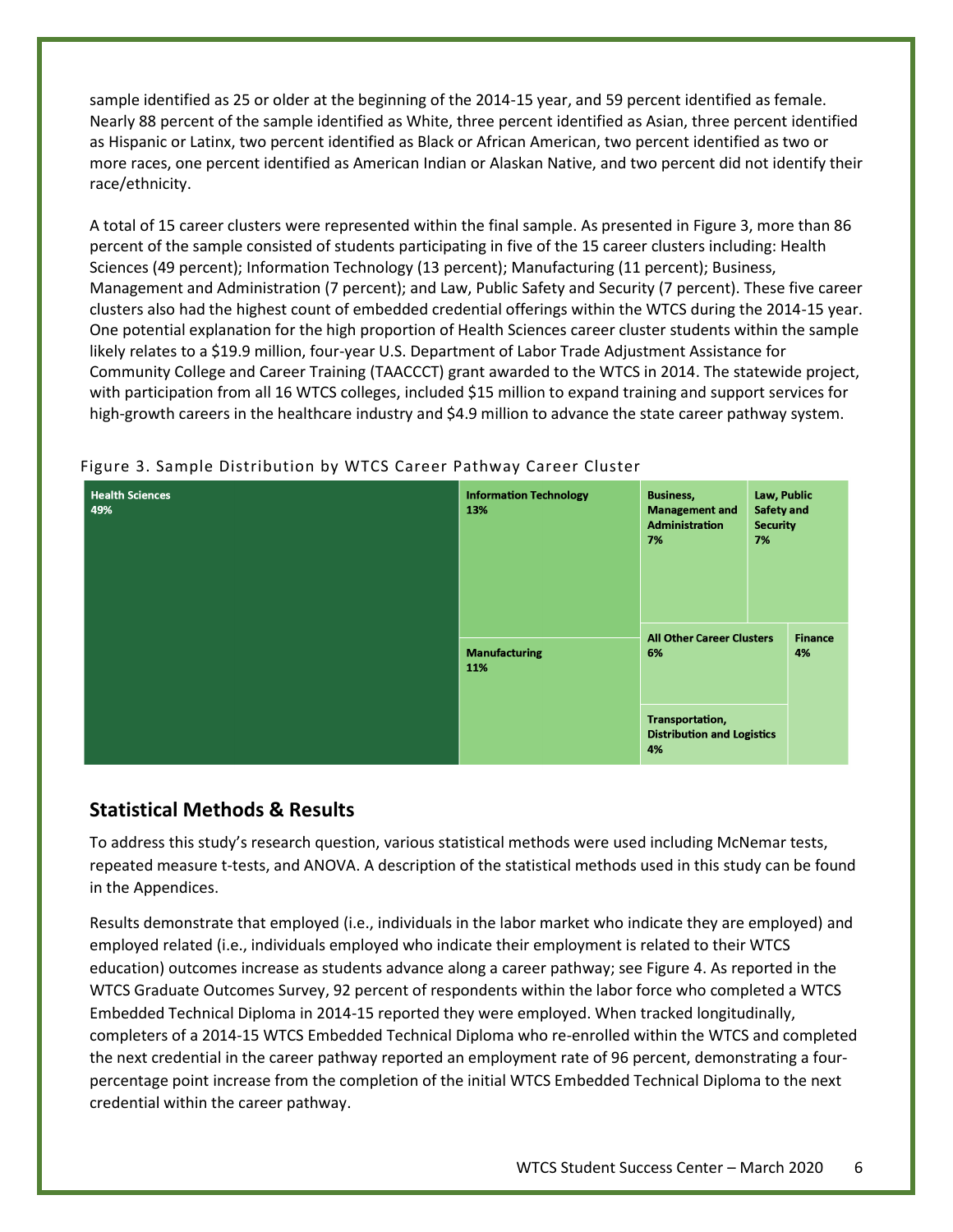

#### Figure 4. WTCS Embedded Technical Diploma Career Pathway Employment Outcomes

Results of employed related outcomes demonstrate a comparatively more pronounced increase as students progress along their career pathway. Roughly 72 percent of the employed completers of a WTCS Embedded Technical Diploma in 2014-15 indicated their position was related to the training they received through the WTCS. When tracked longitudinally, the percent employed related increased to 90 percent after completion of the next credential in the career pathway, representing an 18-percentage point increase from the completion of the initial WTCS Embedded Technical Diploma to the next credential within the career pathway.

Results reveal that employed related yearly salaries<sup>3</sup> increase as students advance along their career pathway; see Figure 5. Completers of a WTCS Embedded Technical Diploma in 2014-15 reported an employed related median yearly salary of \$33,277. When tracked longitudinally, the reported employed related median salary increased to \$48,668 after completion of the next credential in the career pathway. The difference between the two figures is an increase of \$15,391 and represents a growth rate of 46 percent in median earnings.

Figure 5. WTCS Embedded Technical Diploma Career Pathway Employed Related Salary Distribution *The box and whisker plot presents the range of employed related salaries, the median employed related salaries, salary quartile groupings noted by the outside whiskers and varied green boxes, and outlier employed related salaries noted by green dots.*



<sup>3</sup> Employed related yearly salary data are specific to graduates who indicated their employment is related to the training they received through the WTCS and who reported working 35 hours or more per week.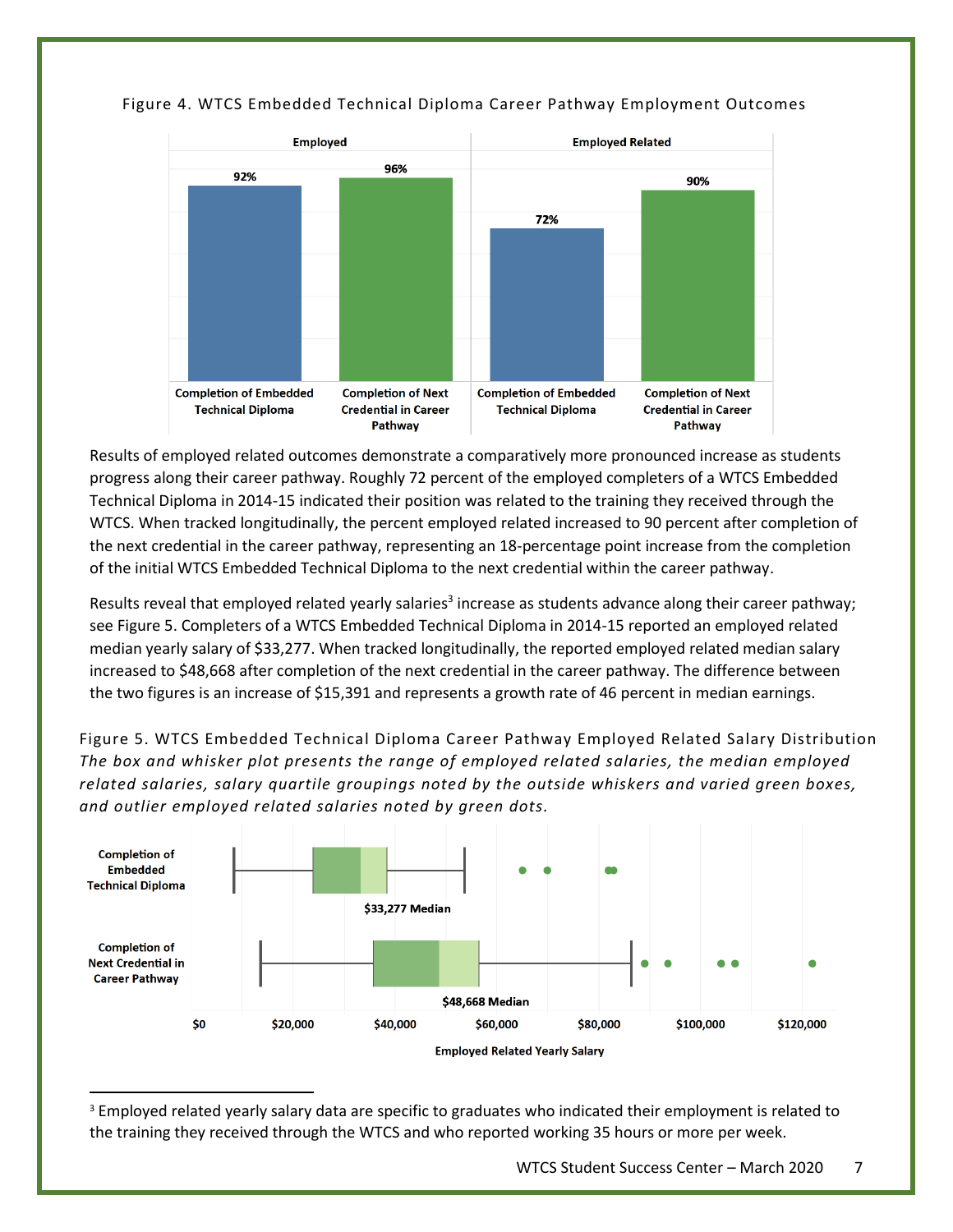Analysis of earnings also reveal that the range of earnings and distribution of earnings significantly increase from completion of the first credential in the pathway to completion of the next credential in the pathway.

## *Analysis by Student Characteristics and Career Pathway Career Cluster*

Additional analysis was conducted to better understand employment outcomes among the various groups participating in career pathways. The same employment measures (i.e., employed, employed related, and employed related yearly salary) were assessed across student characteristics to include economically disadvantaged status, gender, age, and race/ethnicity. A total of five career clusters were also analyzed based on their high representation within the sample. These career clusters include: Health Sciences; Information Technology; Manufacturing; Business, Management and Administration; and Law, Public Safety and Security. The top five Embedded Technical Diplomas with the most completions are presented in Table 1.

Table 1. WTCS Embedded Technical Diplomas with the Highest Count of Completion s by Career Cluster in 2014-15

| <b>Health Sciences</b>                                                                                                            | <b>Information Technology</b>                                                                                                                                                               |
|-----------------------------------------------------------------------------------------------------------------------------------|---------------------------------------------------------------------------------------------------------------------------------------------------------------------------------------------|
| •Nursing Assistant<br>• Practical Nursing<br>• Medical Coding Specialist<br>• Patient Service Specialist<br>• Pharmacy Technician | • IT - Network Technician<br>• IT User Support Technician<br>• IT-Computer Support Technician<br>• IT - Health Care Services for the IT Professional<br>• IT - Help Desk Support Specialist |
|                                                                                                                                   |                                                                                                                                                                                             |

### **Manufacturing**

•Gas Metal Arc Welding (GMAW)

- •Shielded Metal Arc Welding (SMAW)
- •Flux Core Arc Welding
- •Welding/Maintenance & Fabrication
- •Machine Tool Operation

#### **Business, Management and Administration**

- •Accelerated Supervision
- •Accelerated Leadership
- •Accelerated Lean Organizations
- •Office Assistant
- •Accelerated Human Resource Management

#### **Law, Public Safety and Security**

- •Emergency Medical Technician
- •Emergency Medical Technician Paramedic
- •Paralegal Post-Baccalaureate
- •Paramedic Technician
- •Law Enforcement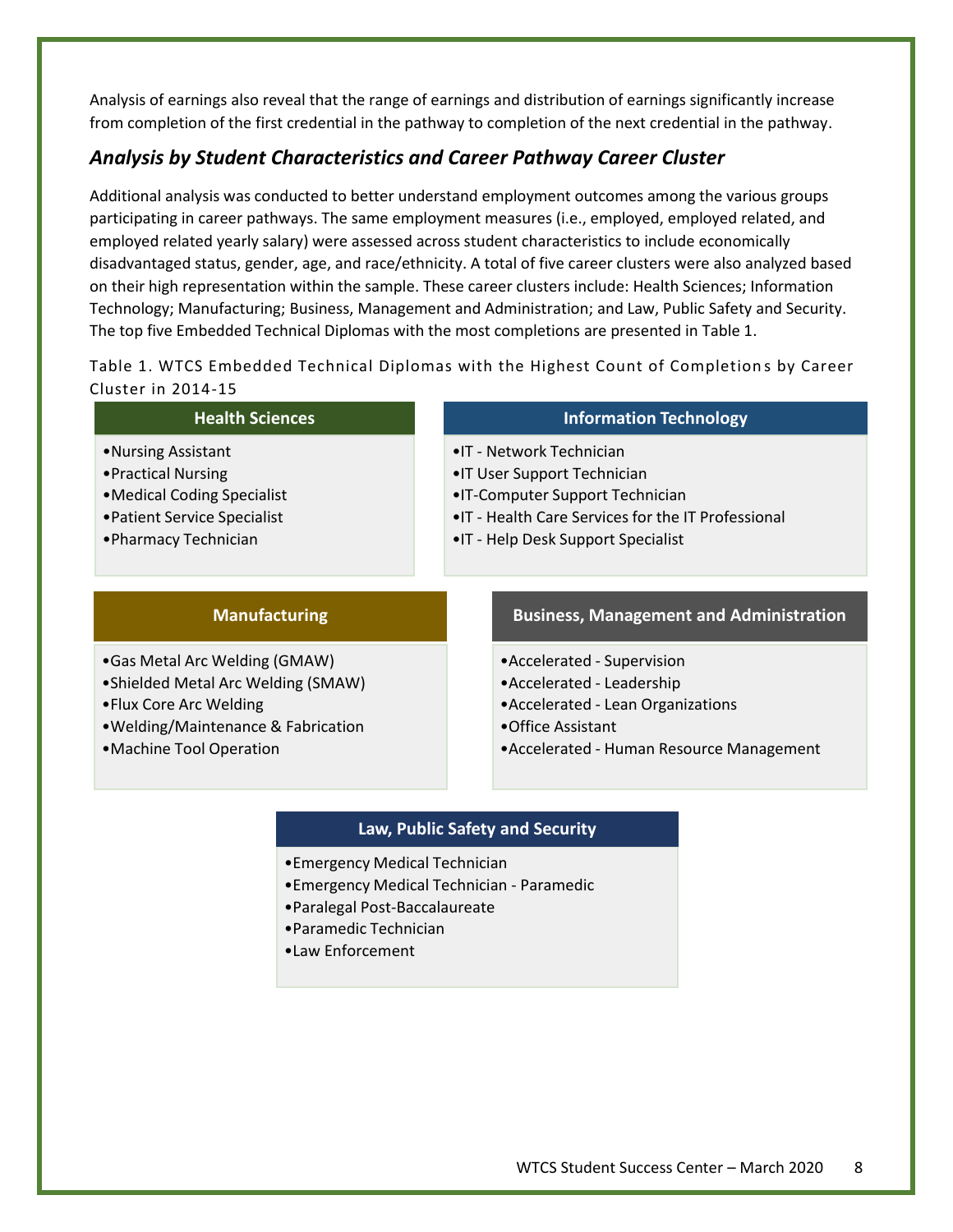Results suggest that the WTCS embedded credential career pathway model may be a mechanism to close workforce equity gaps among economically disadvantaged populations. Specifically, the employed related rate for economically disadvantaged students increased from 71 percent after completion of the first WTCS Embedded Technical Diploma to 92 percent after completion of the next credential in the career pathway while the employed related rate increased from 73 percent to 89 percent among students who were not economically disadvantaged. Similar workforce equity building results exist in employed related earnings. ANOVA results reveal substantial growth in earnings as students progress along a career pathway, and significant interaction effects between pathway progression and economically



Figure 6. WTCS Embedded Technical Diploma Career

disadvantaged status. As illustrated in Figure 6, earnings for economically disadvantaged students are less than students without an economic disadvantage after completion of the first Embedded Technical Diploma in the pathway. When tracked longitudinally, the earnings for economically disadvantaged students is higher than students without an economic disadvantage. These findings echo existing narratives suggesting the career pathway model as a lever to advancing economic mobility among low-income populations (Pham, 2018). This finding is especially significant within the WTCS as 47 percent of students within the sample identified as economically disadvantaged before completion of the first credential in the pathway.



Employment outcomes by gender increased as students progressed along a career pathway, but to varying degrees. Both females and males had the same employed related rate of 72 percent after the completion of the first credential within the pathway. After completion of the next credential in the pathway, the employed related rate increased to 94 percent among females and 85 percent among males. Similar findings exist in employed related earnings. As demonstrated in Figure 7, earnings growth for females significantly outpaced earnings growth for males. One potential explanation for these results may reside in the career cluster of the career pathway.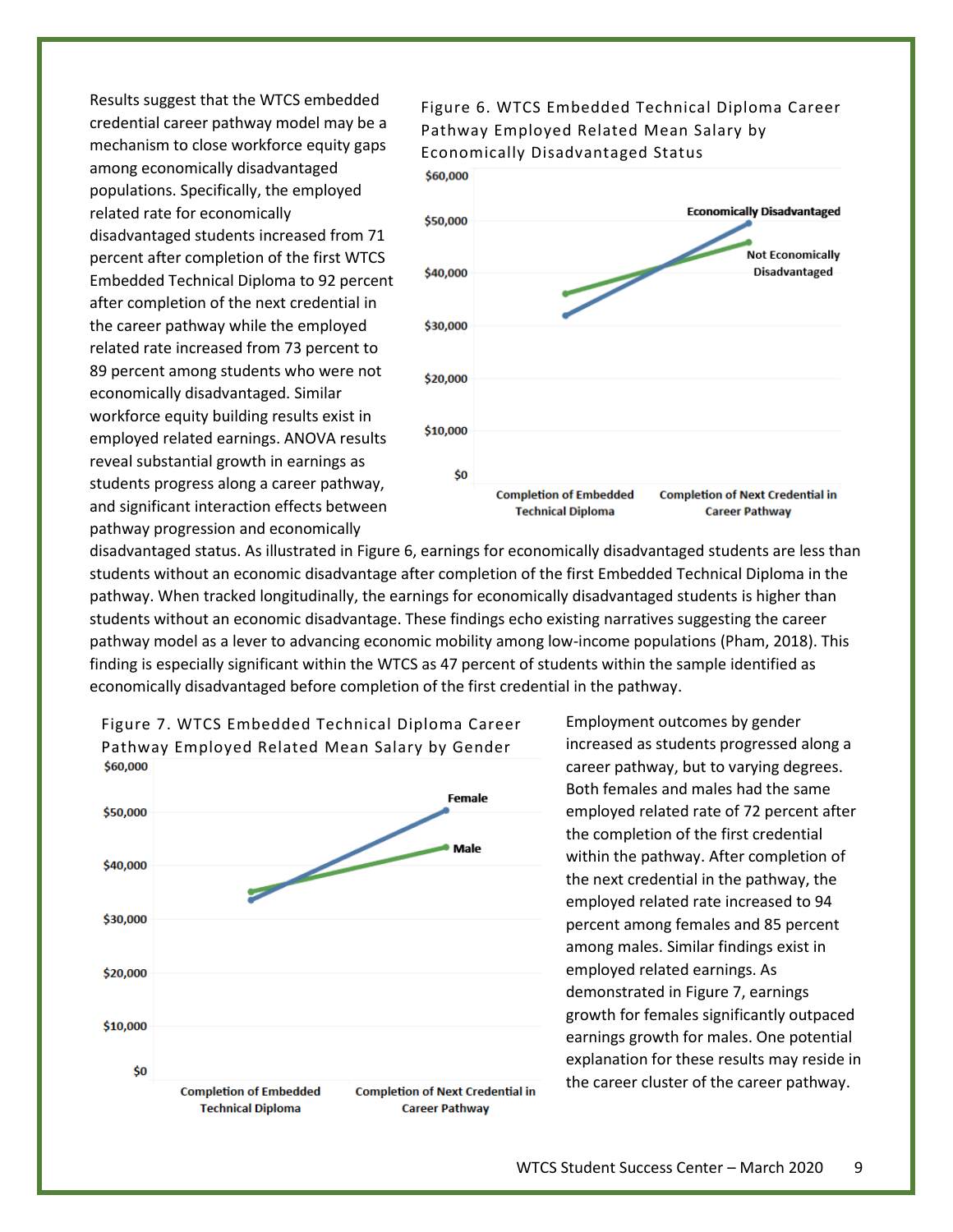Analysis of enrollment by career pathway career cluster reveals that roughly 85 percent of the sample in the Health Sciences cluster identify as female. This is noteworthy because the Health Sciences career cluster has comparatively higher rates of employment and earnings as students advance along their career pathway.

As demonstrated in Figure 8, employed related earnings by career cluster varied after the completion of the first credential in the career pathway and after completion of the second credential in the pathway. Potential explanations for differences in earnings by career cluster may relate to occupation



specific workforce shortages, occupational demands for unique skills or technical expertise, or rigorous requirements for entry into the profession such as passing a licensure exam after obtaining a postsecondary credential.

Categorized as individuals younger than 25 and individuals 25 or older, both age groups experienced increases across the three employment outcomes within this study, but employed related outcomes were more favorable for older populations. The employed related rate for individuals younger than 25 increased from 74 percent to 88 percent (a difference of 14 percentage points) and increased from 70 percent to 92 percent (a



difference of 22 percentage points) for individuals 25 or older. Employed related earnings were also significantly different between the two age groups. As illustrated in Figure 9, individuals younger than 25 had lower earnings compared to individuals 25 or older after the completion of each credential within their career pathway. Potential explanations for older populations reporting comparatively higher earnings may relate to previous or prolonged work experience in a related field or obtainment of prior education or training. The rate of change in earnings growth between the two age groups was not significantly different, suggesting the career pathway model advances earnings equally among both age groups.

Figure 8. WTCS Embedded Technical Diploma Career Pathway Employed Related Mean Salary by Career Cluster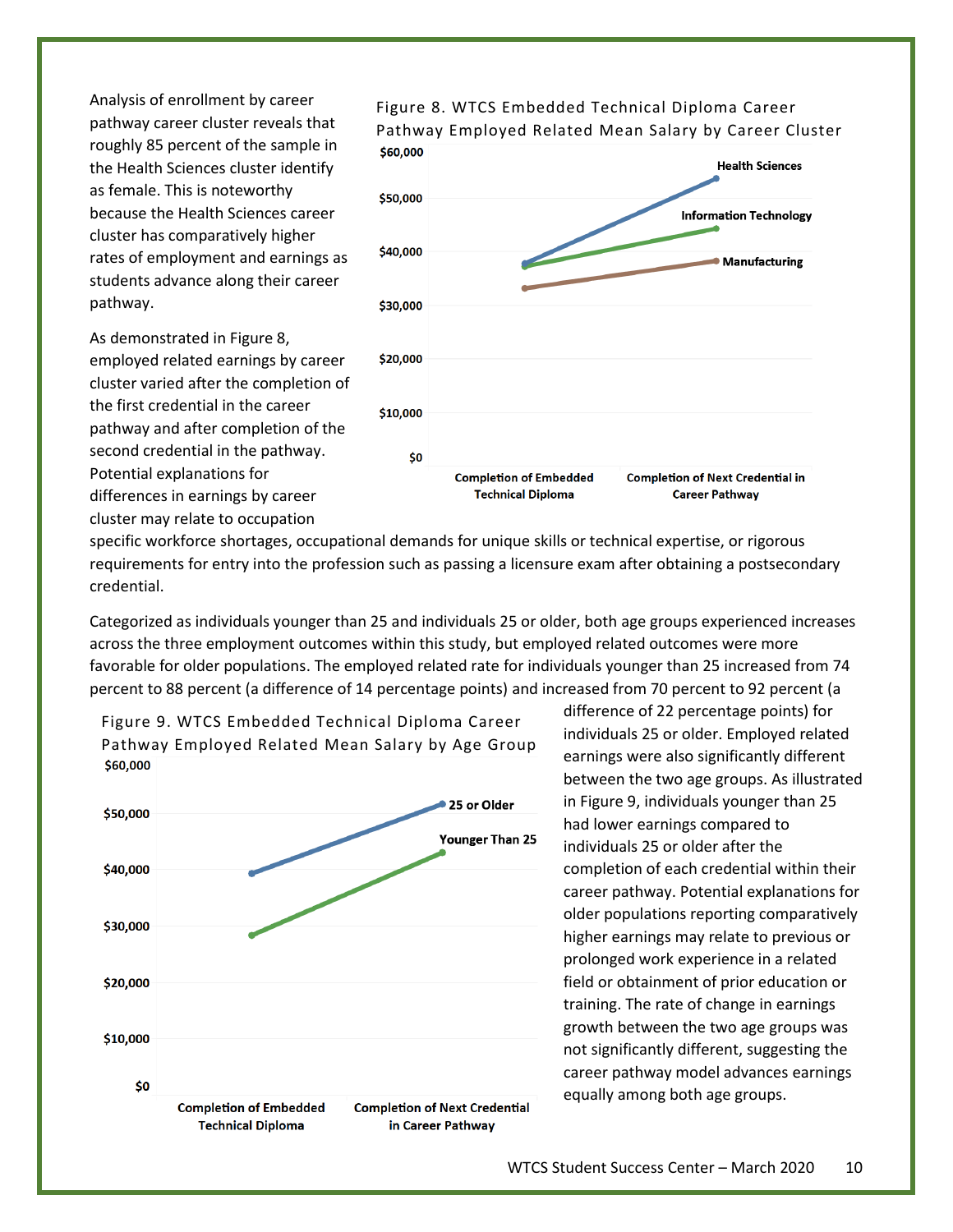Employment outcomes were also analyzed by race/ethnicity. Because of small sample sizes, all race/ethnicity groups other than White were consolidated into one group. Nonetheless, employed related and employed related yearly salary significantly increased as students of color and White students advanced along a career pathway. While these employment figures increased within each group, it is important to note that earnings at each point along the career pathway were comparatively lower for students of color, however, the differences were not statistically significant within this study; see Figure 10. These findings suggest that the career pathway model has



Figure 10. WTCS Embedded Technical Diploma Career Pathway Employed Related Mean Salary by Race/Ethnicity

positive and relatively equal effects for both White students and students of color. Nonetheless, recent research within the WTCS related to program participation has suggested that minoritized communities are underrepresented in WTCS programs that lead to higher wages (Barker, 2020). Additionally, previous research has identified a series of barriers that may contribute to disparities in program participation that include geographic access such as physical location of learning, program-specific financial costs such as textbooks or course materials, program entrance requirements, immediate employment needs of incoming students and limited awareness of high demand and high wage program options (Advance CTE, 2019).

## **Discussion & Implications**

With more than 400 active embedded credentials, the WTCS is committed to offering career pathways that are intentionally designed to meet labor market needs. This study explored if the scaling of an embedded credential model supports increased employment outcomes after completion of each embedded credential within the career pathway. Results suggest that WTCS Embedded Technical Diploma completers that engage in the labor force and continue their education within their respective WTCS career pathway both increase their likelihood of obtaining employment and earnings potential. Further, results from this study reveal that the career pathway embedded credential model does not produce inequities in earnings growth across diverse student populations and is a mechanism to advancing workforce and economic equity while providing employers with skilled labor.

A potential explanation for the suggested success of the WTCS embedded credential career pathway model may relate to the efficiency and flexibility in obtaining multiple credentials in a pathway. Nationally, Cohen and colleagues (2014) indicate that two-year colleges enroll the highest proportion of working adults across all postsecondary education sectors. Two-year college students often have family obligations and are actively working which can stifle the likelihood of credential completion. Due to these competing demands, working adults generally require flexible educational opportunities (Chung, Cocina, & Dresser, 2012). The WTCS embedded credential model provides such opportunities. Each year, over one-half of all new students enrolled in a WTCS embedded credential completed the credential within the year; allowing them to quickly build their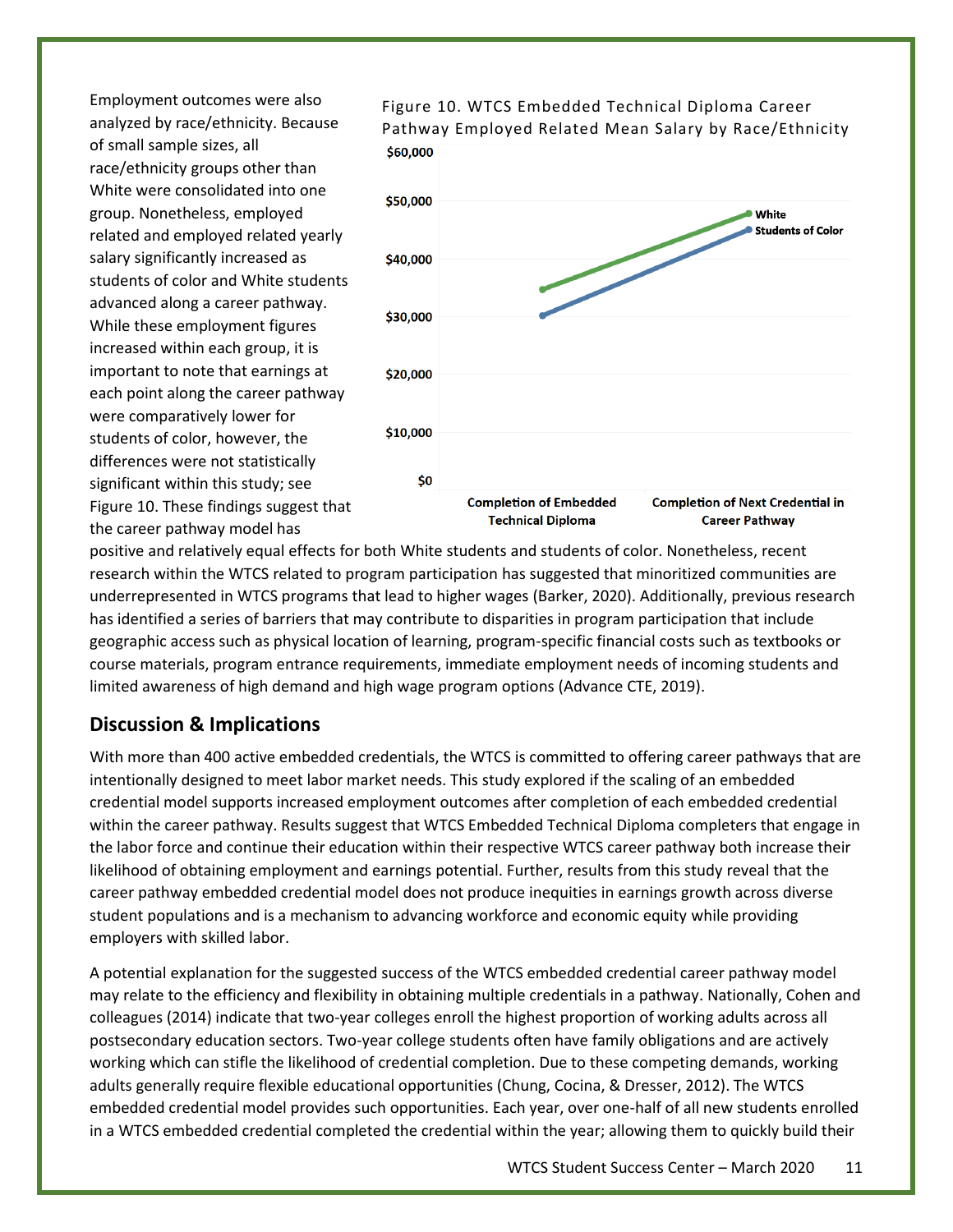skills and enter the labor market or continue to the next credential within the career pathway. Research generally suggests that individuals possessing an academic degree earn a greater income than individuals without a degree, and earnings increase with each subsequent degree earned (Jaeger & Page, 1996; Matheny, 2013; Schneider, 2015). By providing quick to complete credentials within a career pathway, WTCS students can obtain multiple credentials in a short time, potentially leading to higher rates of employment and earnings as suggested by this study's primary findings.

It is important to note that simply embedding a short-term credential within a larger credential does not necessarily result in increased employment and earnings potential along a career pathway. Baker (2011) stresses the importance of assuring embedded credentials within a pathway are intentional and directly related to labor market needs. Side-stepping this important aspect of the career pathway model could result in credential inflation where students earn a credential without labor market value (Baker, 2011). Coupled with the efficiency and flexibility in obtaining multiple credentials within a WTCS career pathway, another explanation to this study's findings may reside in the pivotal role Wisconsin employers play in the development of WTCS career pathways.

WTCS colleges actively engage employers in the career pathway design process. WTCS colleges coordinate their program design efforts with local employers via needs assessments that include employer surveys and employer focus sessions. Additionally, WTCS colleges conduct rigorous labor market analysis of occupational projections through secondary labor market data and investigate surrounding postsecondary education offerings to negate labor market saturation within a given occupation. WTCS colleges also engage employers in the formal design of each WTCS program's curriculum that includes an understanding of which occupation specific technologies, knowledge, skills, and abilities are vital for employability upon graduation. Further, employers are involved in the WTCS program modification process via program advisory committees to verify WTCS program relevancy in relation to the pace of change in the workplace and industry. Through employer engagement in the pathway design, curriculum development, and program modification processes, Wisconsin employers know each WTCS graduates' immediate market value and the value that WTCS colleges provide to their workforce.

Collectively, the results from this study reveal that the implementation of WTCS embedded credential career pathways provide significant economic benefits for students. Below are a series of promising practices for WTCS career pathway implementation that can be thought of as actions for continued success. Additionally, policymakers may consider these as they influence an environment for career pathways expansion.

#### ✓ **Center Employment Outcomes to College Student Success**

As colleges continue to expand their career pathway efforts, labor market outcomes should remain a central component to student success and communicated as such both internally and with external partners. Simply put, career pathway offerings should be communicated as a mechanism to advance economic mobility for diverse populations within the college district and provide a talent pipeline to district employers. By centering employment outcomes to student success, college stakeholders understand the college's commitment to advancing the economy and the value that education provides to students and employers. Further, this action provides a common north star that drives institutional policy and practice to develop industry relevant college credentials.

#### ✓ **Employer Engagement in Career Pathway Development is Key**

One of the key stakeholders actively engaged in the WTCS career pathway development process is employers. Regional employers should continue to be engaged in the career pathway design, curriculum development,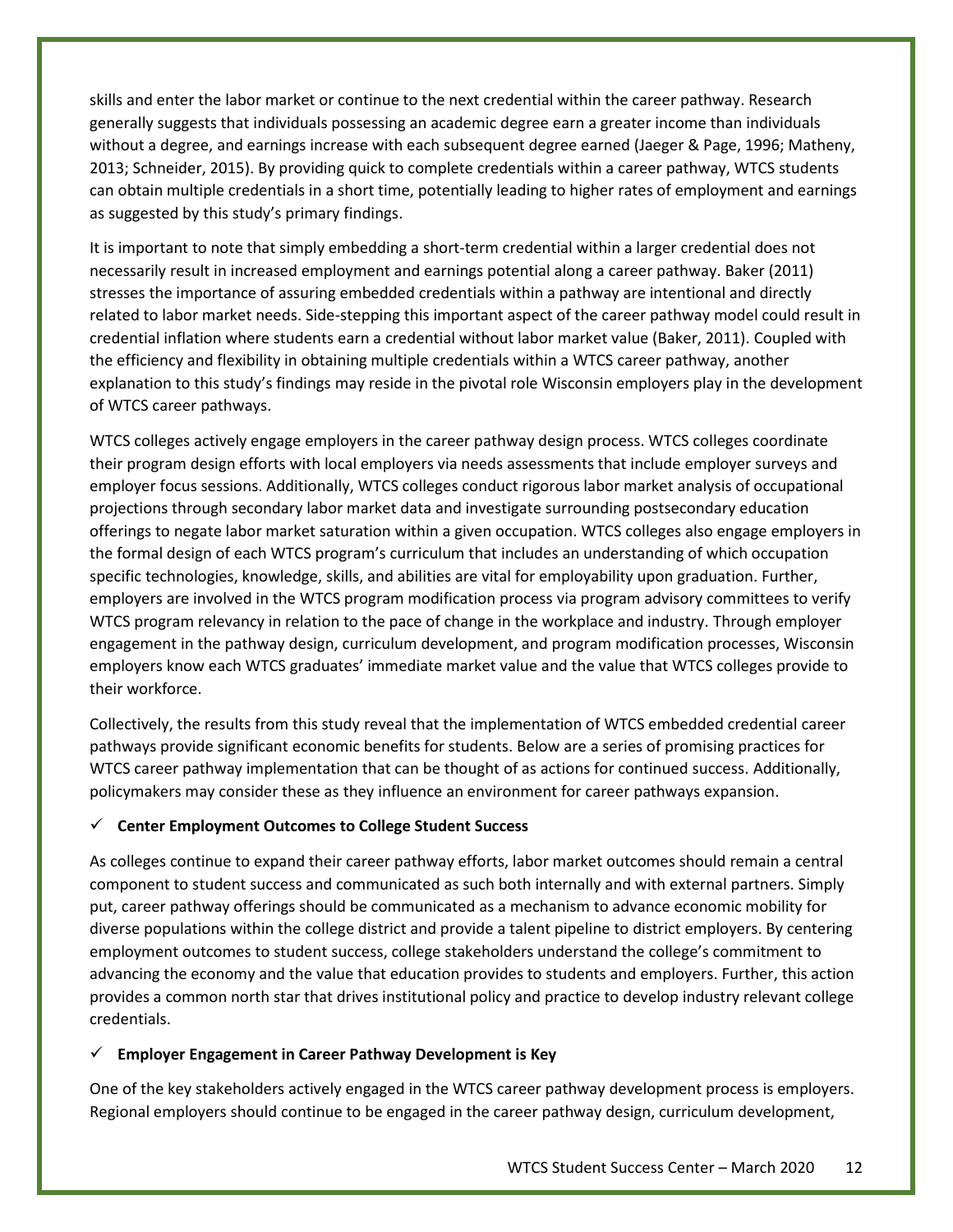and program modification process to ensure career pathway offerings align to the needs of employers within the college's district. Through this collaborative relationship, employers can define the skills needed for employment and colleges can coordinate program offerings to meet the defined need. This vital step in the career pathway development process limits the effects of credential inflation by ensuring that each developed credential has labor market value. Further, this activity aligns with the message of centering employment outcomes to college student success and demonstrates the college's commitment to enhancing the local economy.

#### ✓ **Scale Efficient and Flexible Career Pathways to Advance Economic Equity**

As colleges engage employers in the career pathway development process, attention should also be given to the populations served within the college district. Given that two-year colleges serve the highest proportion of working adults across all postsecondary education sectors who may also have family obligations and be economically disadvantaged (Cohen, Brawer, & Kisker, 2014), colleges should ensure that career pathways are both efficient and flexible. By scaling efficient and flexible career pathways, each student can enroll in credentials to quickly build their skills and enter the labor market to build economic self-sufficiency. Further, students can reenter their postsecondary career pathway to build upon their prior successes and advance within their career.

#### ✓ **Build Awareness of Career Pathways and Target Efforts in Minoritized Communities**

Given the benefits of purposeful career pathways, colleges should not only prioritize efforts to further develop career pathways but also to build awareness of existing career pathway offerings. One strategy to effectively communicate career pathway offerings is through the development and distribution of visual career pathway maps. Within these career pathway visuals, programs are clearly mapped to include each embedded credential that is a part of the longer-term credential (e.g., less-than one-year Certified Nursing Assistant program, to a one-year credential in Licensed Practical Nursing, followed by an Associate Degree in Nursing). Career pathway maps may also include occupation names that each credential in the pathway aligns with, graduate earnings potential, credit for prior learning opportunities, high school dual credit offerings that align with the postsecondary pathway, and articulation agreements. Once developed, career pathway maps can be shared across multiple distribution channels to include the college website and with external partners such as area high schools and industry trade groups. Given this study's finding that career pathways advance workforce equity across diverse student populations, colleges should also consider targeted efforts to build career pathway awareness among minoritized communities.

#### ✓ **Continuously Evaluate Career Pathway Program Quality**

Career pathway quality should be monitored through ongoing program review. Given career pathways are centered on employment outcomes, colleges should routinely investigate current offerings to ensure that career pathway credentials maintain industry relevancy. Employers should be involved in the career pathway program review process and be provided transparency in outcomes including challenges and successes to implementation and maintenance. College staff and employers should collaborate to improve career pathways, evaluate equity in student participation and completion of college career pathways, and validate that career pathway credentials provide students with the necessary training to enter employment in an aligned occupation. As colleges implement action plans derived from annual career pathway review, measurements should be established to evaluate if the implemented actions lead to the desired outcome. These results should be shared with involved parties to close the assessment loop. Colleges should also establish career pathway credential advisory committees with employer representation to extend the conversation beyond program review. Advisory committees can provide valuable insights and strategies to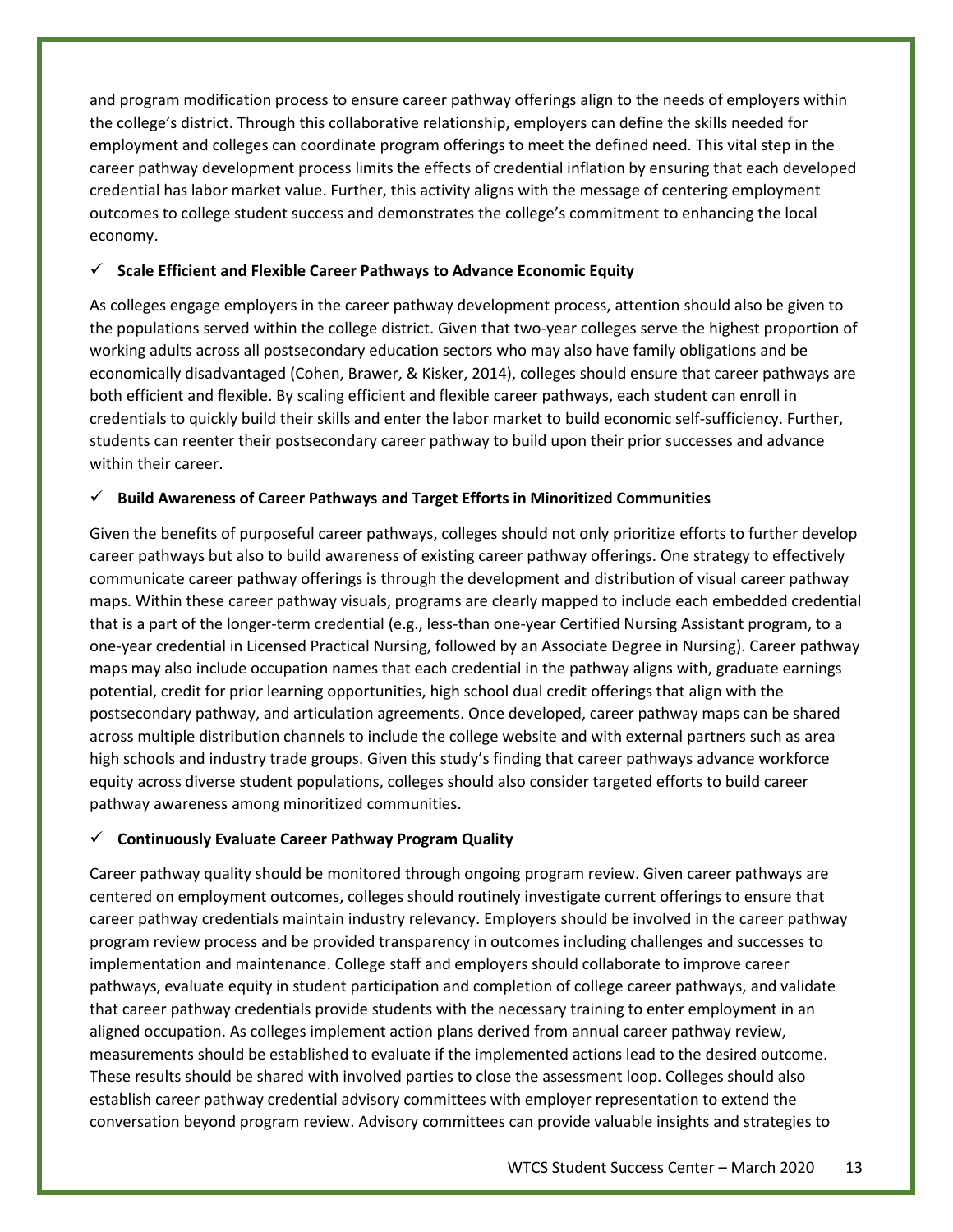improve the student experience by building connections to active learning opportunities like internships or partnering in employability activities like career fairs or mock interviews. By continuously evaluating career pathway program quality, colleges can build lasting relationships with area employers, engage in meaningful reflection and action planning to advance career pathway success, and focus efforts to ensuring equity in student participation and completion of college career pathways.

#### ✓ **Establish Pell Grant Eligibility for Quality Career Pathway Short-Term Credentials**

The results from this study suggest that purposeful embedded credential career pathways lead to economic gains for participating students. Employers also benefit from the model by acquiring skilled labor to meet their workforce needs. Currently, Pell Grant eligibility does not extend to some of the short-term credentials within the career pathway model. This is especially impactful in the two-year college sector as low-income students are more likely to enroll in two-year institutions compared to four-year institutions (Cohen et al., 2014). Policymakers should engage in motions to extend Pell Grant eligibility to financially disadvantaged students enrolled in career pathway short-term credentials that are developed through employer insights and rigorous labor market analysis. This action would provide incoming students with the financial resources to participate in industry relevant career pathway credentials that lead to economic self-sufficiency and strengthen the talent pipeline for employers.

## **Guiding Questions**

- ❖ What role do employers play in the development and maintenance of career pathway offerings?
- ❖ Do college student success key performance indicators include graduate employment outcomes?
- ❖ What is the college process for career pathway program review? Who is involved in the program review process? How often does program review occur? How does the college determine when a career pathway program needs to be modified or discontinued?
- ❖ How does the college build awareness of career pathway programs? How does the college build awareness of career pathways among minoritized communities?

## **Additional Resources**

- ❖ [WTCS Career Pathways Self-Assessment](https://mywtcs.wtcsystem.edu/student-success/career-pathways)
- ❖ [WTCS Embedded Technical Diploma and WTCS Career Pathway Certificate Program Development](https://mywtcs.wtcsystem.edu/instructional-services/instructional-services-resources/program-development-form)  [Forms](https://mywtcs.wtcsystem.edu/instructional-services/instructional-services-resources/program-development-form)
- ❖ [The Aspen Institute's Workforce Playbook](https://highered.aspeninstitute.org/wp-content/uploads/2019/06/The-Workforce-Playbook_Final.pdf)
- ❖ CLASP's [Alliance for Quality Career Pathways](https://www.clasp.org/tags/alliance-quality-career-pathways-aqcp)

## **Acknowledgments**

The WTCS Student Success Center would like to thank Ascendium Education Group for generous support to help make this WTCS Action Research project possible. We would also like to thank WTCS college staff for their input and feedback into the design of the study.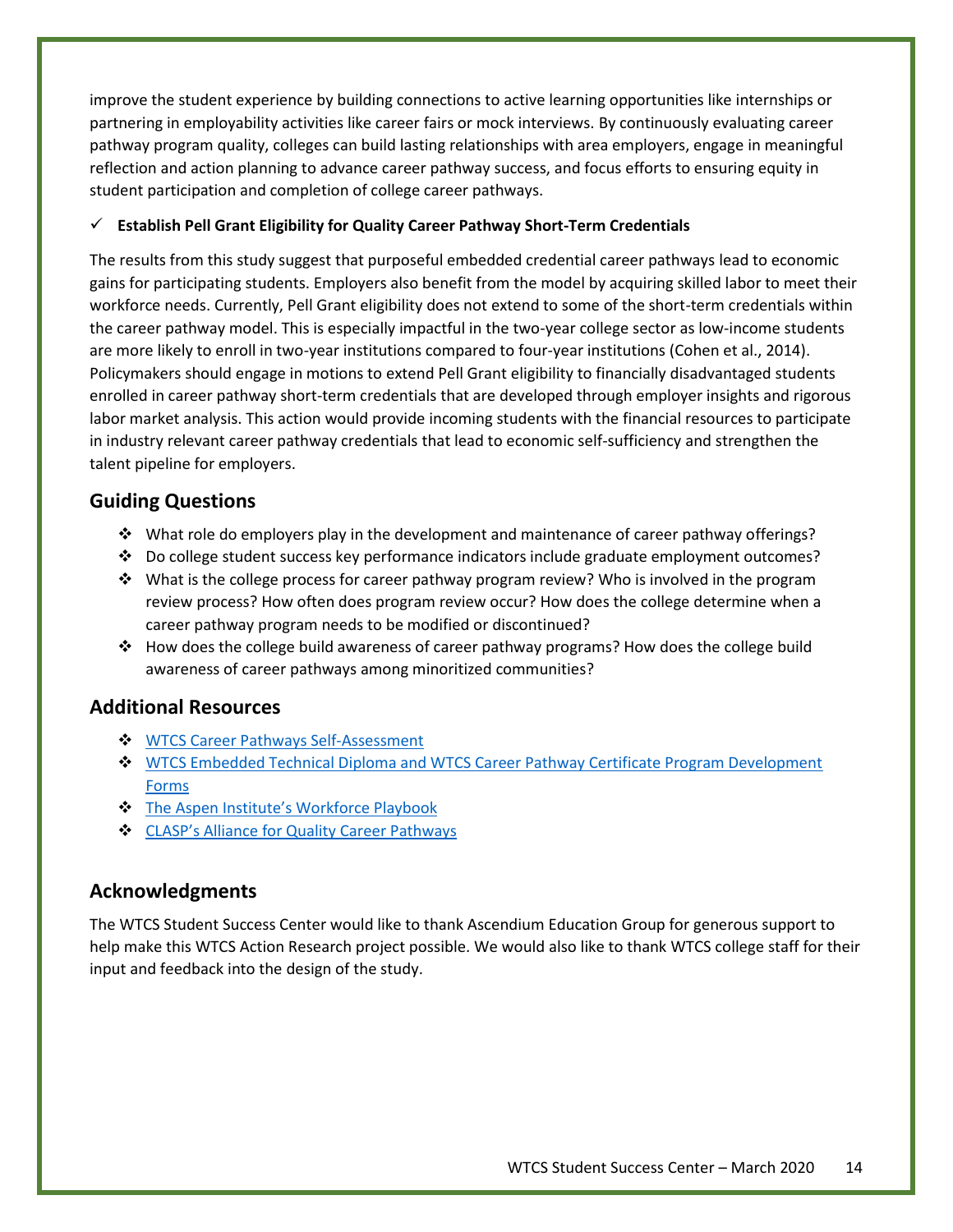## **Appendices**

## *Methods*

McNemar tests were utilized to assess the significance of differences in employed and employed related rates between the completion of each credential in a career pathway. McNemar tests were selected due to the binary and mutually exclusive nature of the dependent variables, i.e. employed or not employed and employed related or not employed related, and the test's function to compare data across two points in time.

To assess the change in employed related yearly salary as a student progresses along a career pathway, repeated measure t-tests were conducted to assess mean earnings. The repeated measure t-test was selected due to the continuous nature of the dependent employed related earnings variable, and the test's function to compare the employed related earnings across the completion of each credential within a career pathway.

ANOVA tests were conducted to better understand the interactions between advancing along a career pathway and student characteristics in relation to employed related mean yearly salary. The ANOVA test was selected due to the continuous nature of the dependent employed related earnings variable, and the test's function to compare the employed related earnings across the completion of each credential within a career pathway.

## *Supplemental Tables*

The below tables present statistics of embedded credential employment outcomes. If fewer than ten student records with associated employment outcome data were available within the sample, an annotation of "Small Sample" is presented. Due to this study's statistical methods, employed, employed related, and employed related mean yearly salary were analyzed. Employed related median yearly salary is presented in the tables, but statistical significance is not assessed. A single asterisk \* signifies a statistically significant difference (pvalue < .05) in the employment outcome when comparing the outcome after completion of the Embedded Technical Diploma to after completion of the next credential in the career pathway. A double asterisk \*\* signifies a statistically significant difference using a Bonferroni p-value of .004. A Bonferroni p-value is a more conservative approach to testing for statistical significance that accounts for multiple testing within the analysis.

#### Employment Indicator Economically Disadvantaged Completion of Embedded Technical Diploma Economically Disadvantaged Completion of Next Credential in Career Pathway Not Economically Disadvantaged Completion of Embedded Technical Diploma Not Economically Disadvantaged Completion of Next Credential in Career Pathway Employed | 94% | 95% | 91% | 97%\*\* Employed Related The Research Control of the Research of the Page 71% and 1998 1998 and 1998 and 1998 and 199 Employed Related Mean Yearly Salary  $\vert$  \$31,937  $\vert$  \$49,511\*\*  $\vert$  \$36,094  $\vert$  \$45,887\*\* Employed Related Median Yearly Salary  $\vert$  \$34,837  $\vert$  \$50,858  $\vert$  \$30,158  $\vert$  \$45,756

#### *Economically Disadvantaged Status:*

| Effect                                           | df |      | Sig.        |
|--------------------------------------------------|----|------|-------------|
| Pathway Progression                              |    | 49.9 | $< 0.004**$ |
| <b>Economically Disadvantaged</b>                |    | 0.0  | 0.89        |
| Pathway Progression * Economically Disadvantaged |    | 4.0  | $< 0.04**$  |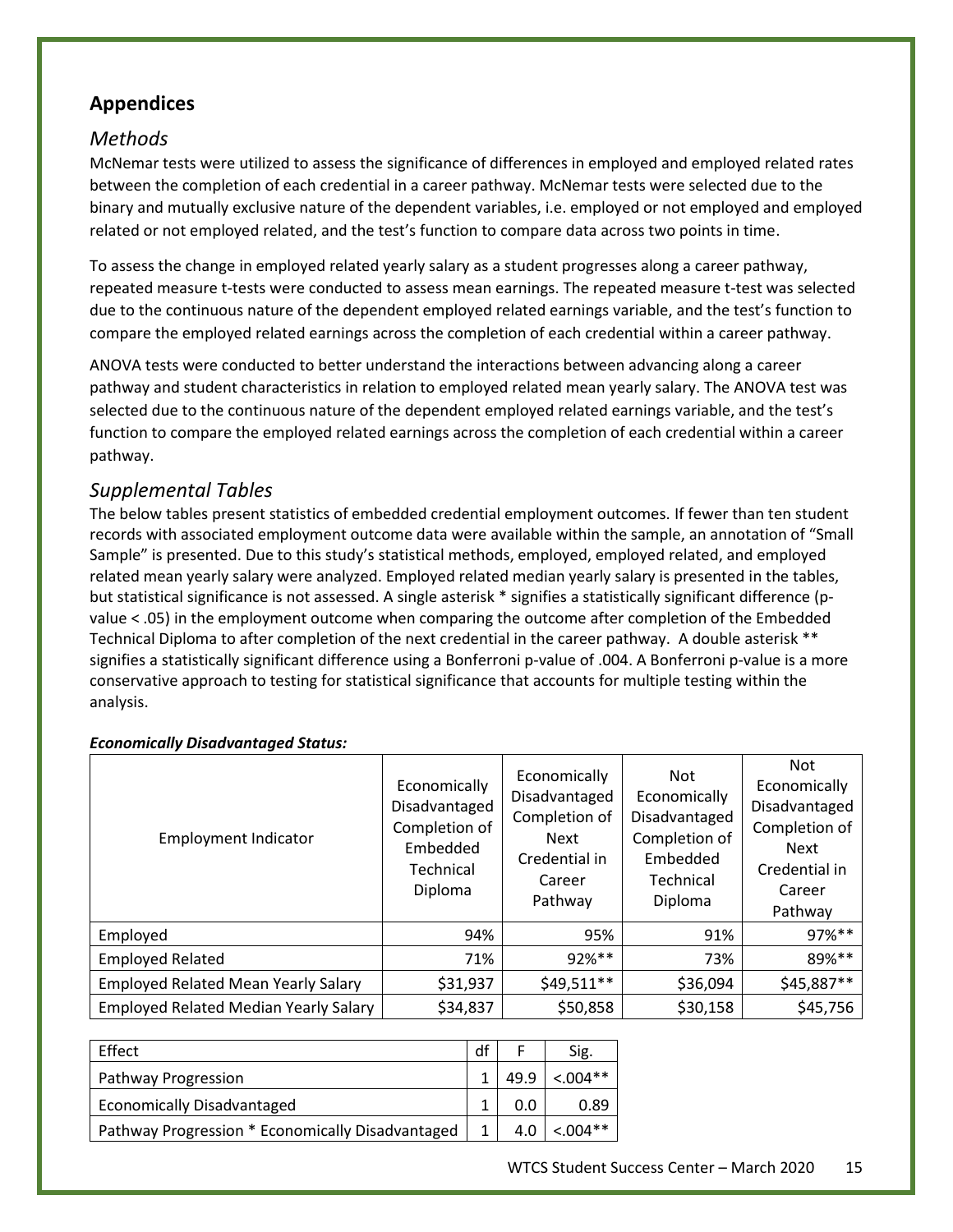#### *Gender:*

| <b>Employment Indicator</b>                  | Female<br>Completion of<br>Embedded<br>Technical<br>Diploma | Female<br>Completion<br>of Next<br>Credential in<br>Career<br>Pathway | Male<br>Completion of<br>Embedded<br>Technical<br>Diploma | Male<br>Completion<br>of Next<br>Credential in<br>Career<br>Pathway |
|----------------------------------------------|-------------------------------------------------------------|-----------------------------------------------------------------------|-----------------------------------------------------------|---------------------------------------------------------------------|
| Employed                                     | 94%                                                         | 97%                                                                   | 89%                                                       | 94%*                                                                |
| <b>Employed Related</b>                      | 72%                                                         | 94%**                                                                 | 72%                                                       | 85%**                                                               |
| <b>Employed Related Mean Yearly Salary</b>   | \$33,564                                                    | \$50,328**                                                            | \$35,123                                                  | $$43,452**$                                                         |
| <b>Employed Related Median Yearly Salary</b> | \$33,797                                                    | \$50,98                                                               | \$30,158                                                  | \$41,597                                                            |

| Effect                      | df |      | Sig.       |
|-----------------------------|----|------|------------|
| Pathway Progression         |    | 43.9 | $< 0.04**$ |
| Gender                      |    | 2.0  | 0.16       |
| Pathway Progression* Gender |    | 5.0  | በ በ3*      |

### *Career Pathway Career Cluster:*

| <b>Employment Indicator</b>                  | <b>Health Sciences</b><br>Completion of<br>Embedded<br>Technical<br>Diploma | Health<br><b>Sciences</b><br>Completion<br>of Next<br>Credential in<br>Career<br>Pathway | Information<br>Technology<br>Completion<br>of Embedded<br>Technical<br>Diploma | Information<br>Technology<br>Completion<br>of Next<br>Credential in<br>Career<br>Pathway |
|----------------------------------------------|-----------------------------------------------------------------------------|------------------------------------------------------------------------------------------|--------------------------------------------------------------------------------|------------------------------------------------------------------------------------------|
| Employed                                     | 96%                                                                         | 98%                                                                                      | 87%                                                                            | 94%**                                                                                    |
| <b>Employed Related</b>                      | 73%                                                                         | $97\%$ **                                                                                | 69%                                                                            | 78%**                                                                                    |
| <b>Employed Related Mean Yearly Salary</b>   | \$37,799                                                                    | $$53,655**$$                                                                             | \$37,268                                                                       | $$44,330**$                                                                              |
| <b>Employed Related Median Yearly Salary</b> | \$36,605                                                                    | \$54,434                                                                                 | \$35,762                                                                       | \$42,117                                                                                 |

| <b>Employment Indicator</b>                  | Manufacturing<br>Completion of<br>Embedded<br>Technical<br>Diploma | Manufacturing<br>Completion of<br><b>Next Credential</b><br>in Career<br>Pathway | Business,<br>Management<br>and<br>Administration<br>Completion of<br>Embedded<br>Technical<br>Diploma | Business,<br>Management<br>and<br>Administration<br>Completion of<br><b>Next Credential</b><br>in Career<br>Pathway |
|----------------------------------------------|--------------------------------------------------------------------|----------------------------------------------------------------------------------|-------------------------------------------------------------------------------------------------------|---------------------------------------------------------------------------------------------------------------------|
| Employed                                     | 85%                                                                | 90%**                                                                            | 83%                                                                                                   | 95%**                                                                                                               |
| <b>Employed Related</b>                      | 74%                                                                | 87%**                                                                            | 68%                                                                                                   | $77\%$ **                                                                                                           |
| <b>Employed Related Mean Yearly Salary</b>   | \$33,197                                                           | \$38,297**                                                                       | Small Sample                                                                                          | Small Sample                                                                                                        |
| <b>Employed Related Median Yearly Salary</b> | \$31,198                                                           | \$37,437                                                                         | Small Sample                                                                                          | Small Sample                                                                                                        |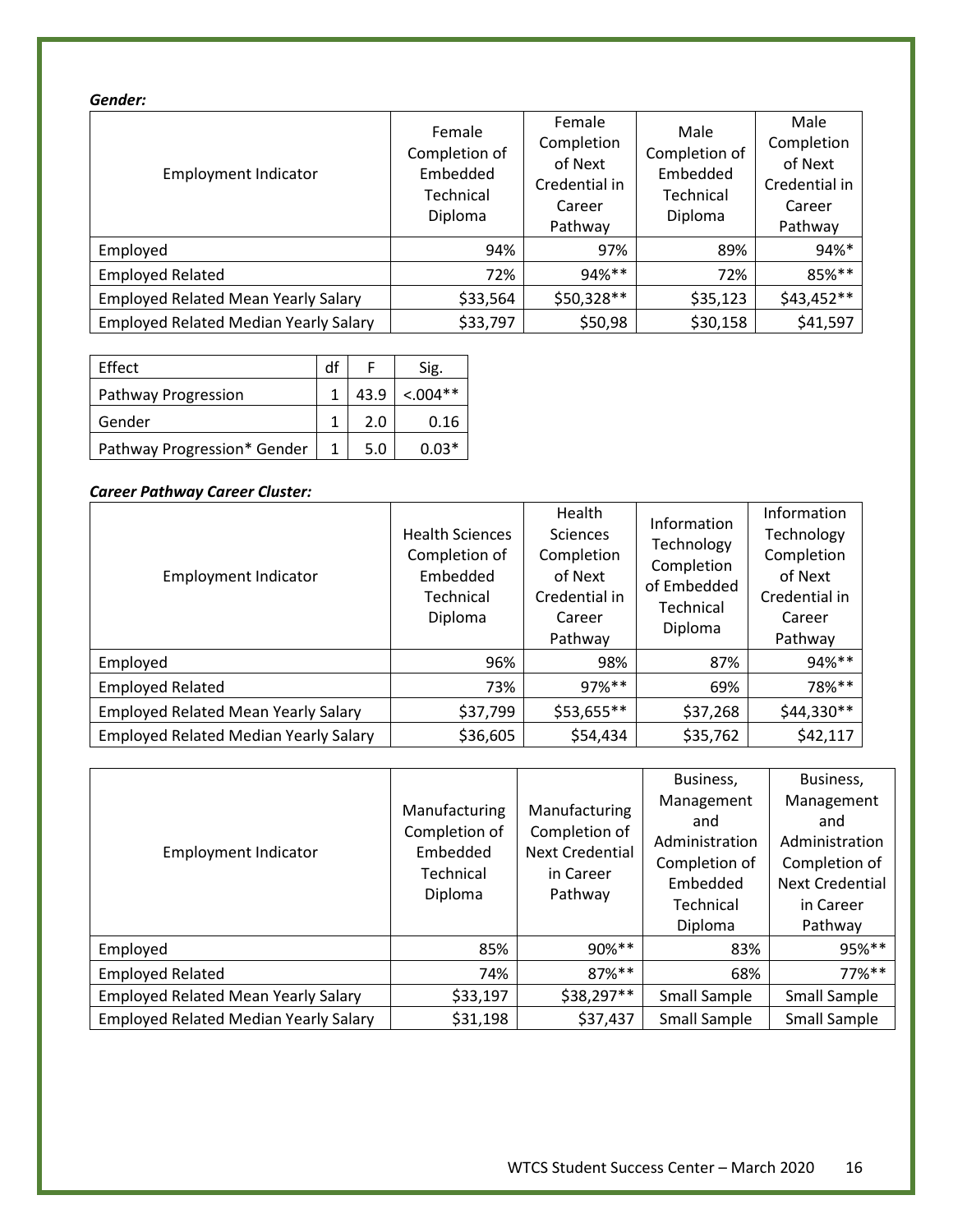| <b>Employment Indicator</b>                  | Law, Public<br>Safety and<br>Security<br>Completion of<br>Embedded<br>Technical<br>Diploma | Law, Public<br>Safety and<br>Security<br>Completion of<br><b>Next</b><br>Credential in<br>Career<br>Pathway |
|----------------------------------------------|--------------------------------------------------------------------------------------------|-------------------------------------------------------------------------------------------------------------|
| Employed                                     | 95%                                                                                        | 97%                                                                                                         |
| <b>Employed Related</b>                      | 70%                                                                                        | 78%**                                                                                                       |
| <b>Employed Related Mean Yearly Salary</b>   | Small Sample                                                                               | Small Sample                                                                                                |
| <b>Employed Related Median Yearly Salary</b> | Small Sample                                                                               | Small Sample                                                                                                |

| Effect                               |      | Sig.        |
|--------------------------------------|------|-------------|
| Pathway Progression                  | 15.8 | $< 0.004**$ |
| Career Cluster                       | 8.2  | $< 0.004**$ |
| Pathway Progression * Career Cluster | 1.6  |             |

*Age:*

| <b>Employment Indicator</b>                  | Younger than<br>25<br>Completion of<br>Embedded<br>Technical<br>Diploma | Younger than<br>25<br>Completion<br>of Next<br>Credential in<br>Career<br>Pathway | 25 or Older<br>Completion of<br>Embedded<br>Technical<br>Diploma | 25 or Older<br>Completion<br>of Next<br>Credential in<br>Career<br>Pathway |
|----------------------------------------------|-------------------------------------------------------------------------|-----------------------------------------------------------------------------------|------------------------------------------------------------------|----------------------------------------------------------------------------|
| Employed                                     | 90%                                                                     | $97\%$ **                                                                         | 94%                                                              | 95%                                                                        |
| <b>Employed Related</b>                      | 74%                                                                     | 88%**                                                                             | 70%                                                              | 92%**                                                                      |
| <b>Employed Related Mean Yearly Salary</b>   | \$28,440                                                                | $$43,100**$                                                                       | \$39,385                                                         | \$51,703**                                                                 |
| <b>Employed Related Median Yearly Salary</b> | \$27,558                                                                | \$41,597                                                                          | \$37,145                                                         | \$51,283                                                                   |

| Effect                          | df |     | Sig.            |
|---------------------------------|----|-----|-----------------|
| Pathway Progression             |    |     | $54.3$ < .004** |
| Age Group                       |    |     | $28.5$ < .004** |
| Pathway Progression * Age Group |    | 0.4 | 0.52            |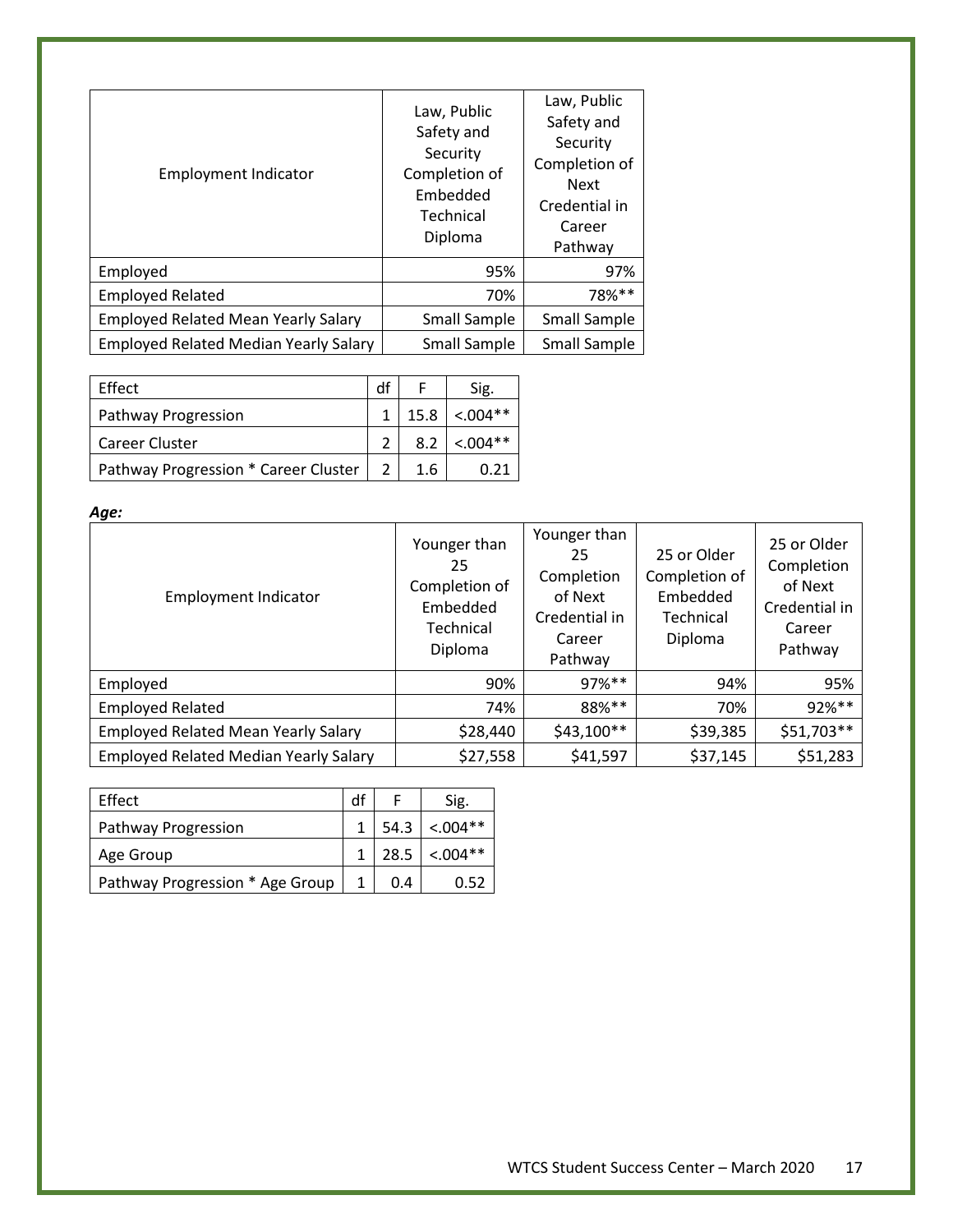#### *Race/Ethnicity:*

| <b>Employment Indicator</b>                  | Students of<br>Color<br>Completion of<br>Embedded<br>Technical<br>Diploma | Students of<br>Color<br>Completion<br>of Next<br>Credential in<br>Career<br>Pathway | White<br>Completion of<br>Embedded<br>Technical<br>Diploma | White<br>Completion<br>of Next<br>Credential in<br>Career<br>Pathway |
|----------------------------------------------|---------------------------------------------------------------------------|-------------------------------------------------------------------------------------|------------------------------------------------------------|----------------------------------------------------------------------|
| Employed                                     | 92%                                                                       | 94%                                                                                 | 92%                                                        | 96%*                                                                 |
| <b>Employed Related</b>                      | 62%                                                                       | 86%**                                                                               | 74%                                                        | 91%**                                                                |
| <b>Employed Related Mean Yearly Salary</b>   | \$30,262                                                                  | $$45,159**$$                                                                        | \$34,796                                                   | \$47,945**                                                           |
| <b>Employed Related Median Yearly Salary</b> | \$32,099                                                                  | \$43,677                                                                            | \$33,899                                                   | \$49,043                                                             |

| Effect                               | df |      | Sig.       |
|--------------------------------------|----|------|------------|
| Pathway Progression                  |    | 14.9 | $< 0.04**$ |
| Race/Ethnicity                       |    | 1.0  | 0.31       |
| Pathway Progression * Race/Ethnicity |    | 0.1  | 0.81       |